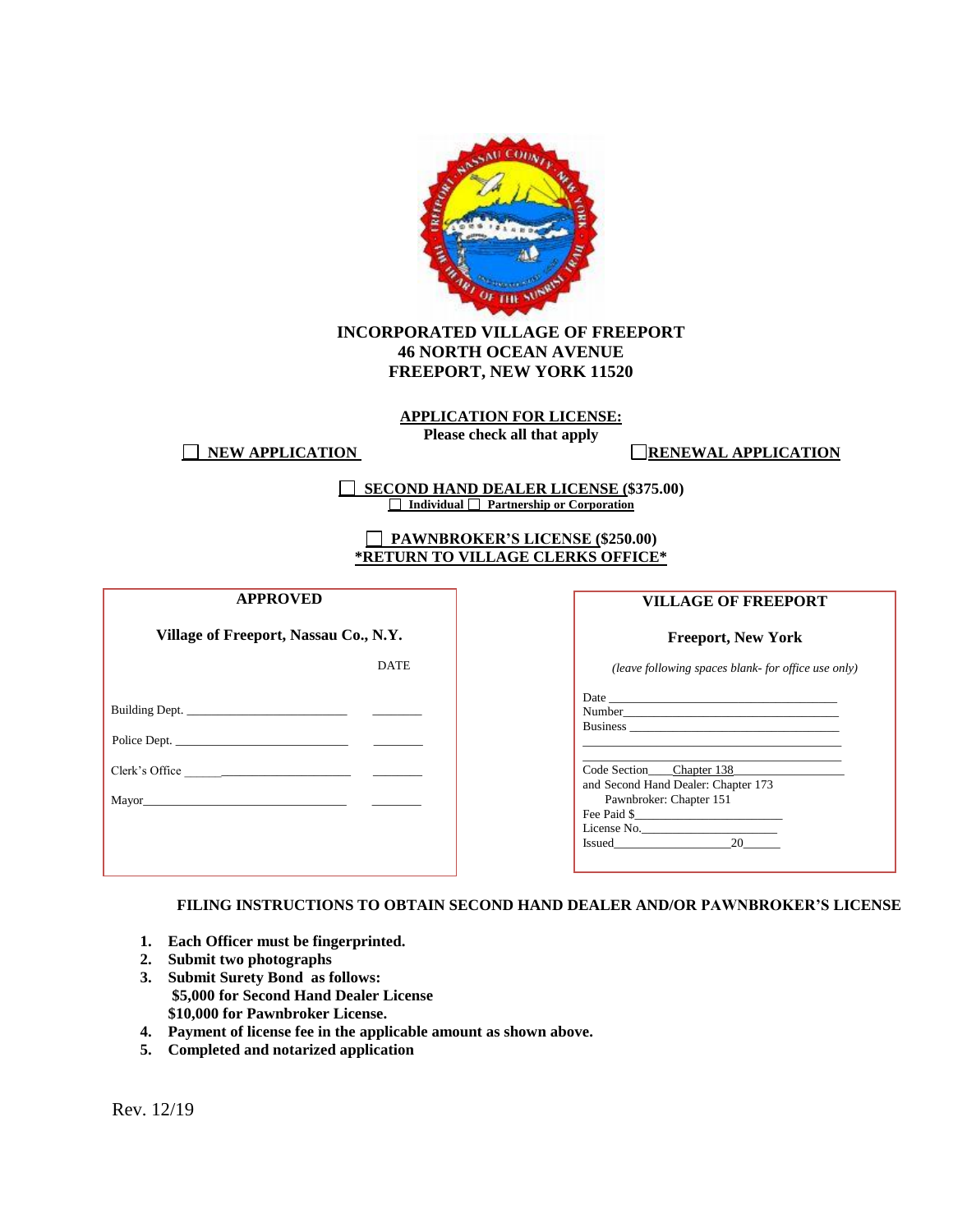**To: The Village Clerk, Village of Freeport, 46 North Ocean Avenue, Freeport, NY 11520 I (We) hereby apply for a license to engage in the business of Second Hand Dealer/ Pawnbroker**

# **PLEASE PRINT OR TYPE**

| 1.  | Name of Applicant:                                                                                                                                                                                                             |                                                                                                                                                                                                                                      |             |  |
|-----|--------------------------------------------------------------------------------------------------------------------------------------------------------------------------------------------------------------------------------|--------------------------------------------------------------------------------------------------------------------------------------------------------------------------------------------------------------------------------------|-------------|--|
| 2.  |                                                                                                                                                                                                                                |                                                                                                                                                                                                                                      |             |  |
| 3.  |                                                                                                                                                                                                                                |                                                                                                                                                                                                                                      |             |  |
| 4.  |                                                                                                                                                                                                                                |                                                                                                                                                                                                                                      |             |  |
| 5.  |                                                                                                                                                                                                                                |                                                                                                                                                                                                                                      |             |  |
| 6.  |                                                                                                                                                                                                                                |                                                                                                                                                                                                                                      |             |  |
| 7.  |                                                                                                                                                                                                                                | Cell Phone Number: <u>contract the contract of the contract of the contract of the contract of the contract of the contract of the contract of the contract of the contract of the contract of the contract of the contract of t</u> |             |  |
| 8.  |                                                                                                                                                                                                                                |                                                                                                                                                                                                                                      |             |  |
| 9.  |                                                                                                                                                                                                                                |                                                                                                                                                                                                                                      |             |  |
|     |                                                                                                                                                                                                                                |                                                                                                                                                                                                                                      |             |  |
|     | 11. If not, have you applied: The same state of the state of the state of the state of the state of the state of the state of the state of the state of the state of the state of the state of the state of the state of the s |                                                                                                                                                                                                                                      |             |  |
|     | 12. Number of Naturalization Certificate, If any: 12. Number 2014 12. Number of Naturalization Certificate, If any:                                                                                                            |                                                                                                                                                                                                                                      |             |  |
|     | 13. Date on Naturalization Certificate, If any: 13. The Context of the Context of the Context of the Context of                                                                                                                |                                                                                                                                                                                                                                      |             |  |
|     |                                                                                                                                                                                                                                |                                                                                                                                                                                                                                      |             |  |
|     |                                                                                                                                                                                                                                |                                                                                                                                                                                                                                      |             |  |
|     |                                                                                                                                                                                                                                |                                                                                                                                                                                                                                      |             |  |
|     |                                                                                                                                                                                                                                |                                                                                                                                                                                                                                      |             |  |
|     |                                                                                                                                                                                                                                |                                                                                                                                                                                                                                      |             |  |
|     |                                                                                                                                                                                                                                | 19. Have you read the Rules and Regulations of Freeport governing the conduct of your business?                                                                                                                                      |             |  |
| 20. |                                                                                                                                                                                                                                | Do you agree to comply with the provisions of Chapter 138, Article 1 of the Ordinances entitled "Licensing of Business" and any                                                                                                      |             |  |
|     |                                                                                                                                                                                                                                |                                                                                                                                                                                                                                      |             |  |
|     | Corporate Title:                                                                                                                                                                                                               |                                                                                                                                                                                                                                      |             |  |
|     |                                                                                                                                                                                                                                | I hereby declare under oath that I fully understand and have answered all of the above questions truthfully.                                                                                                                         |             |  |
|     |                                                                                                                                                                                                                                | Signed:                                                                                                                                                                                                                              | (Applicant) |  |
|     | State of New York)                                                                                                                                                                                                             | Sworn to before me this ____________ day                                                                                                                                                                                             |             |  |
|     | :SS<br>County of Nassau)                                                                                                                                                                                                       |                                                                                                                                                                                                                                      |             |  |
|     |                                                                                                                                                                                                                                | Notary                                                                                                                                                                                                                               |             |  |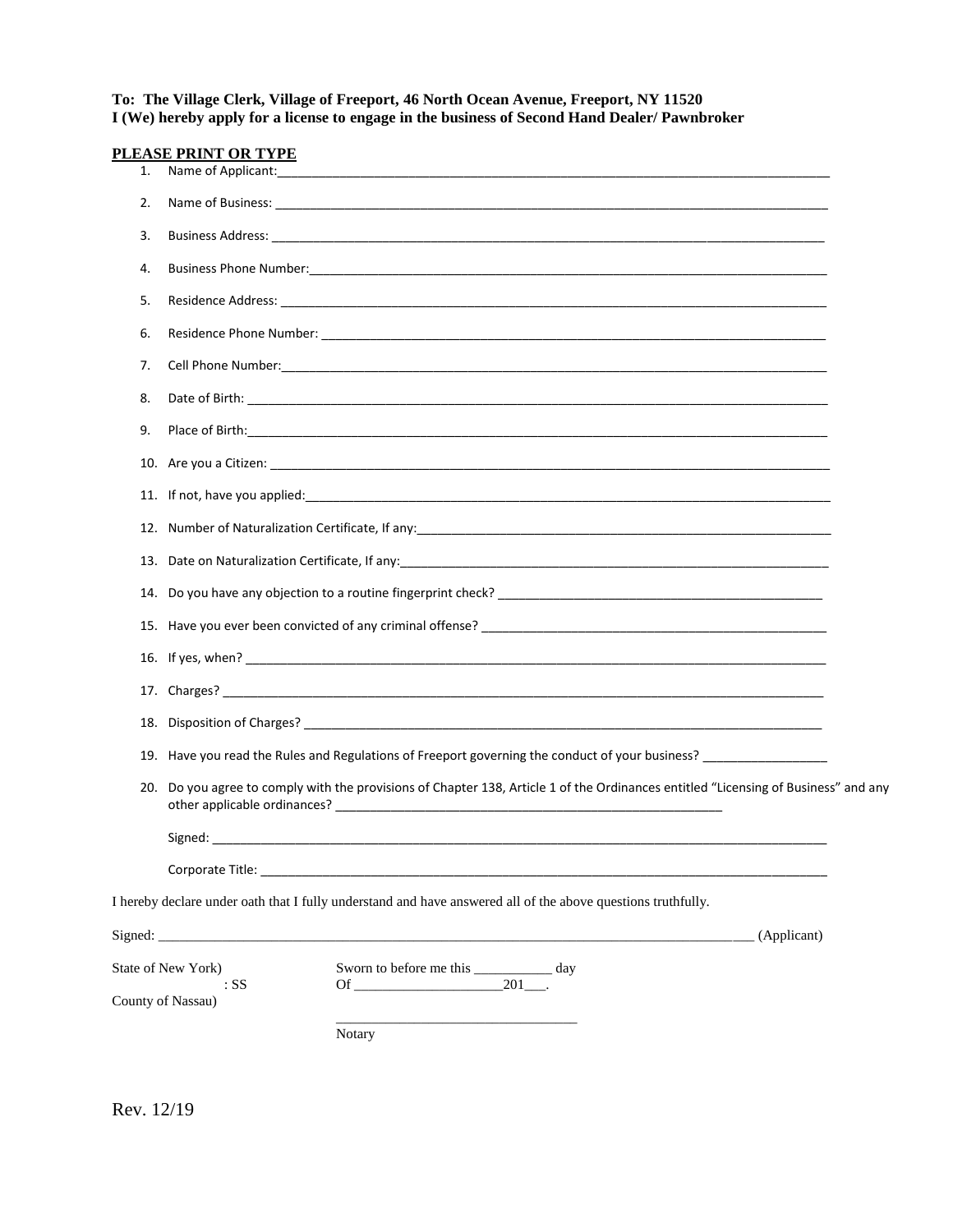

# **INC. VILLAGE OF FREEPORT 46 NORTH OCEAN AVENUE FREEPORT, NEW YORK 11520 (516) 377-2300 FAX (516) 771-4127**

### **APPLICATION FOR SECOND HAND DEALERS/PAWNBROKER LICENSE** (INDIVIDUAL)

#### PLEASE TYPE OR PRINT CLEARLY

| 1. Name in Full                                                                                                                                                         |  | <b>Business Name</b>     |                         | <b>Business Phone</b> |                 |
|-------------------------------------------------------------------------------------------------------------------------------------------------------------------------|--|--------------------------|-------------------------|-----------------------|-----------------|
| 2. Legal Address                                                                                                                                                        |  |                          | <b>Business Address</b> |                       |                 |
| 3. How long have you resided at the<br>above address?                                                                                                                   |  | 4. Are You<br>A Citizen? | Check one:<br>5.        | 6.                    | If naturalized: |
|                                                                                                                                                                         |  | $Yes \Box$               | Native Born $\Box$      | When:                 |                 |
| Months<br>Years                                                                                                                                                         |  | No $\Box$                | ப<br>Naturalized        | Where:                |                 |
| Weight<br>Height                                                                                                                                                        |  | Date of Birth            |                         |                       |                 |
| Color of Eyes                                                                                                                                                           |  | Color of Hair            |                         |                       |                 |
| 7. Were You Ever Arrested For Or Convicted Of Any Crime Or Offense Other Than Traffic Infractions<br>$\Box$ Yes<br>$\Box$ No If yes:<br>What crime or offense?<br>When? |  |                          |                         |                       |                 |
| Where?                                                                                                                                                                  |  | Penalty Assessed?        |                         |                       |                 |
|                                                                                                                                                                         |  |                          |                         |                       |                 |
|                                                                                                                                                                         |  |                          |                         |                       |                 |
|                                                                                                                                                                         |  |                          |                         |                       |                 |

Sworn to before me this **ISOLEMNLY SWEAR TO THE TRUTH OF THE ABOVE STATEMENTS.** 

 $\_\text{day of} \_\_\_\_\_\_\$  20

\_\_\_\_\_\_\_\_\_\_\_\_\_\_\_\_\_\_\_\_\_\_\_\_\_\_\_\_\_\_\_\_ \_\_\_\_\_\_\_\_\_\_\_\_\_\_\_\_\_\_\_\_\_\_\_\_\_\_\_\_\_\_\_\_\_\_\_\_\_\_\_\_\_\_\_\_\_\_\_\_ Notary Public, Nassau County, N.Y. (Signature)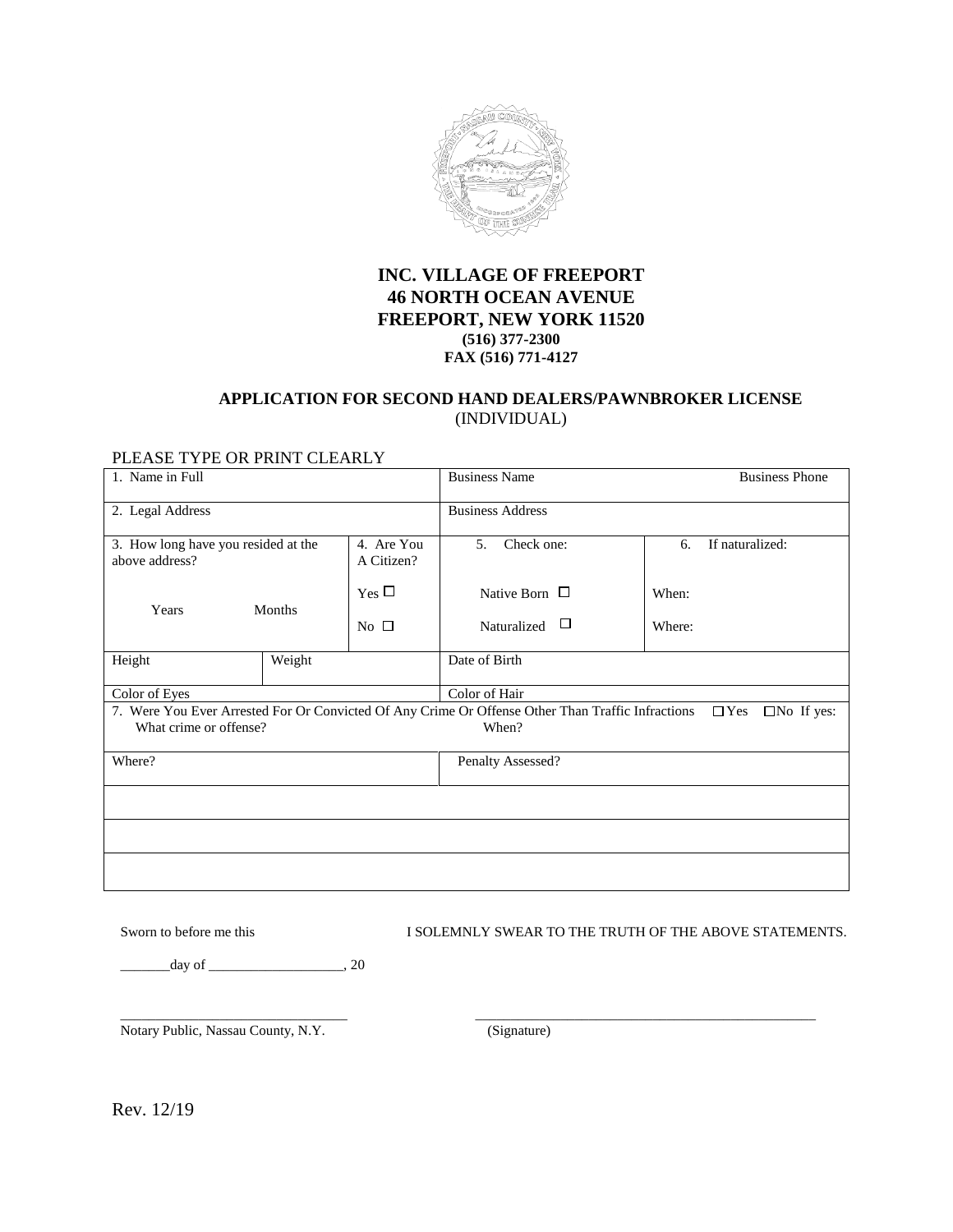#### ORIGINAL TO OFFICE OF THE VILLAGE CLERK

APPLICANT: The following two vouchers must be completed by two residents of Nassau County who have known you for a period of at least one year and are not related to the applicant.

| and found him (her) to be honest, sober and of good character, civil in manner and behavior, that I know nothing to his<br>prejudice and recommend him as a fit person to be licensed.                                                                                                                                |
|-----------------------------------------------------------------------------------------------------------------------------------------------------------------------------------------------------------------------------------------------------------------------------------------------------------------------|
|                                                                                                                                                                                                                                                                                                                       |
|                                                                                                                                                                                                                                                                                                                       |
|                                                                                                                                                                                                                                                                                                                       |
|                                                                                                                                                                                                                                                                                                                       |
|                                                                                                                                                                                                                                                                                                                       |
|                                                                                                                                                                                                                                                                                                                       |
| applicant herein named for a period of one year or more, that I have observed his (her) conduct during the period so stated and<br>found him (her) to be honest, sober and of good character, civil in manner and behavior, that I know nothing to his prejudice<br>and recommend him as a fit person to be licensed. |
|                                                                                                                                                                                                                                                                                                                       |
|                                                                                                                                                                                                                                                                                                                       |

\_\_\_\_\_\_\_\_\_\_\_\_\_\_\_\_\_\_\_\_\_\_\_\_\_\_\_\_\_\_\_\_\_\_\_\_\_\_\_\_\_\_\_\_\_\_\_\_\_\_\_\_\_\_\_\_\_\_\_\_\_\_\_\_\_\_\_\_\_\_\_\_\_\_\_\_\_\_\_\_\_\_\_\_\_\_\_\_\_\_\_\_\_\_\_\_\_\_\_\_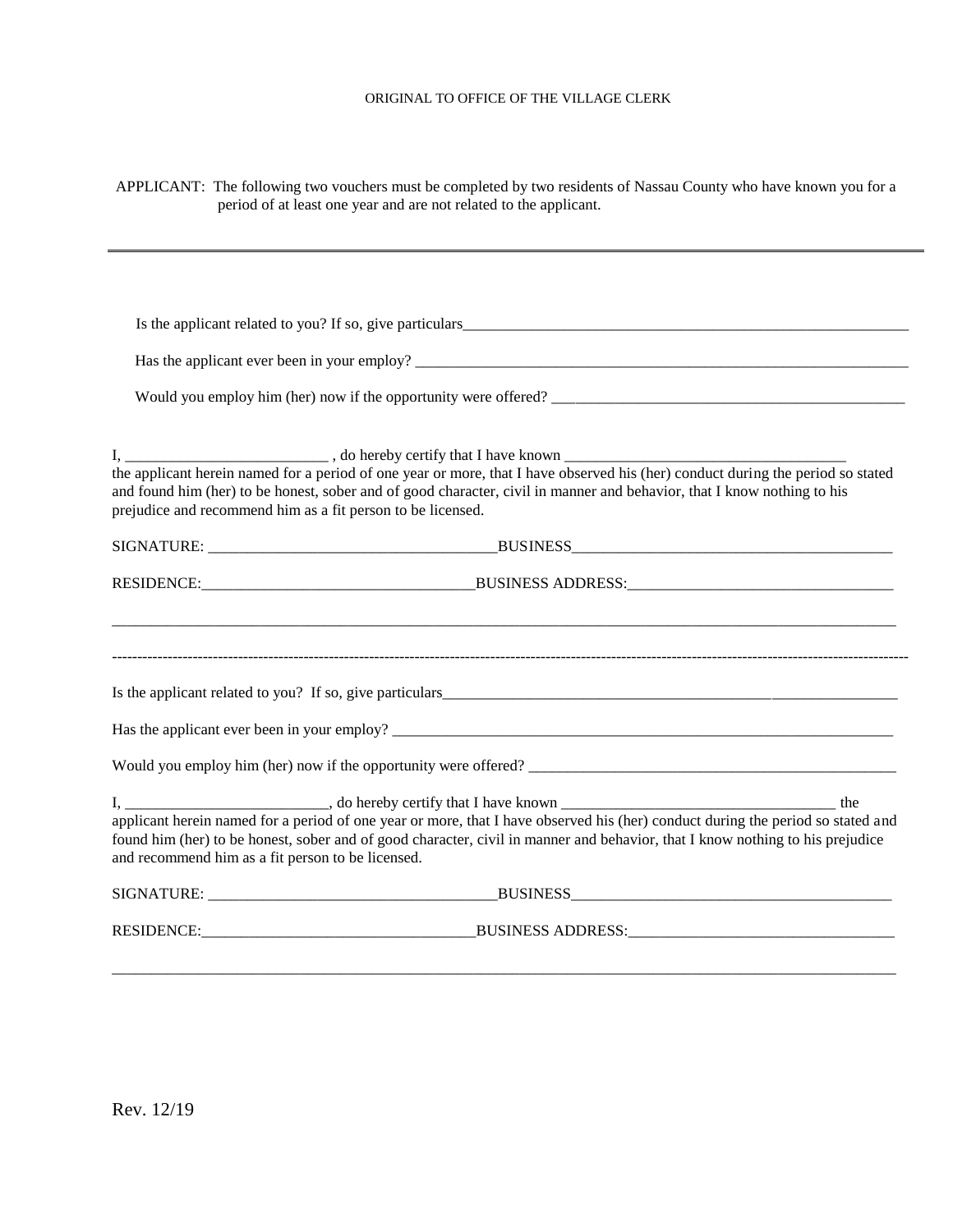

# **INC. VILLAGE OF FREEPORT 46 NORTH OCEAN AVENUE FREEPORT, NEW YORK 11520 (516) 377-2300 FAX (516) 771-4127**

### **APPLICATION FOR SECOND HAND DEALERS LICENSE** (PARTNERSHIP OR CORPORATION)

#### PLEASE TYPE OR PRINT CLEARLY

|                                                                                                                 | Check Box Type of License Requested                                                               |                                                                                                                                                                                            |  |
|-----------------------------------------------------------------------------------------------------------------|---------------------------------------------------------------------------------------------------|--------------------------------------------------------------------------------------------------------------------------------------------------------------------------------------------|--|
| General License (\$375)                                                                                         | $\Box$ Management (\$375)                                                                         | $\Box$ Exposition (\$122)                                                                                                                                                                  |  |
| Name of Applicant                                                                                               |                                                                                                   | Phone No.                                                                                                                                                                                  |  |
|                                                                                                                 |                                                                                                   |                                                                                                                                                                                            |  |
| <b>Address</b>                                                                                                  |                                                                                                   | N.Y.                                                                                                                                                                                       |  |
| <b>Exact Location of Business</b>                                                                               |                                                                                                   | Business Phone No.                                                                                                                                                                         |  |
|                                                                                                                 |                                                                                                   |                                                                                                                                                                                            |  |
|                                                                                                                 |                                                                                                   |                                                                                                                                                                                            |  |
|                                                                                                                 |                                                                                                   |                                                                                                                                                                                            |  |
|                                                                                                                 | Corporation, Co-Partnership or Individual Using a Trade Name                                      |                                                                                                                                                                                            |  |
|                                                                                                                 |                                                                                                   | If A Corporation, Co-Partnership Or Individual Using A trade Name, Fill in Blank Spaces Below                                                                                              |  |
| Corporation, Or Trade Name                                                                                      |                                                                                                   | Phone No.                                                                                                                                                                                  |  |
|                                                                                                                 |                                                                                                   |                                                                                                                                                                                            |  |
| Main Office                                                                                                     |                                                                                                   |                                                                                                                                                                                            |  |
|                                                                                                                 |                                                                                                   |                                                                                                                                                                                            |  |
| $\Box$ Yes<br>Incorporated?<br>$\Box$ No                                                                        | Date                                                                                              | <b>State</b>                                                                                                                                                                               |  |
| Name of Partner                                                                                                 | <b>Address</b>                                                                                    |                                                                                                                                                                                            |  |
| or President                                                                                                    |                                                                                                   |                                                                                                                                                                                            |  |
| Name of Partner                                                                                                 | <b>Address</b>                                                                                    |                                                                                                                                                                                            |  |
| or Vice-President                                                                                               |                                                                                                   |                                                                                                                                                                                            |  |
| Name of Partner                                                                                                 | <b>Address</b>                                                                                    |                                                                                                                                                                                            |  |
| or Secretary                                                                                                    |                                                                                                   |                                                                                                                                                                                            |  |
| Name of Partner                                                                                                 | <b>Address</b>                                                                                    |                                                                                                                                                                                            |  |
| or Treasurer                                                                                                    |                                                                                                   |                                                                                                                                                                                            |  |
| Does any person other than persons listed above, have any interest in this business?<br>$\Box$<br>Yes $\Box$ No |                                                                                                   |                                                                                                                                                                                            |  |
| If yes, attach statement explaining their connection with this business?                                        |                                                                                                   |                                                                                                                                                                                            |  |
|                                                                                                                 |                                                                                                   | A Corporation must furnish a photostatic copy of the filing receipt for the certificate of<br>Incorporated from the New York State Secretary of State. A corporation from outside New York |  |
|                                                                                                                 | State must furnish a photostatic copy of its application for authority to do business in New York |                                                                                                                                                                                            |  |
|                                                                                                                 | State from New York State Secretry of State. Some applications require proof of the election of   |                                                                                                                                                                                            |  |
| <b>CORPORATIONS</b>                                                                                             | the corporation officers, and in such cases, there must be filed a copy of the minutes of the     |                                                                                                                                                                                            |  |
|                                                                                                                 | corporate meeting electing directors and officers.                                                |                                                                                                                                                                                            |  |
|                                                                                                                 | All officers must be finger printed and also any stockholder of ten percent or more of the stock. |                                                                                                                                                                                            |  |
|                                                                                                                 |                                                                                                   |                                                                                                                                                                                            |  |